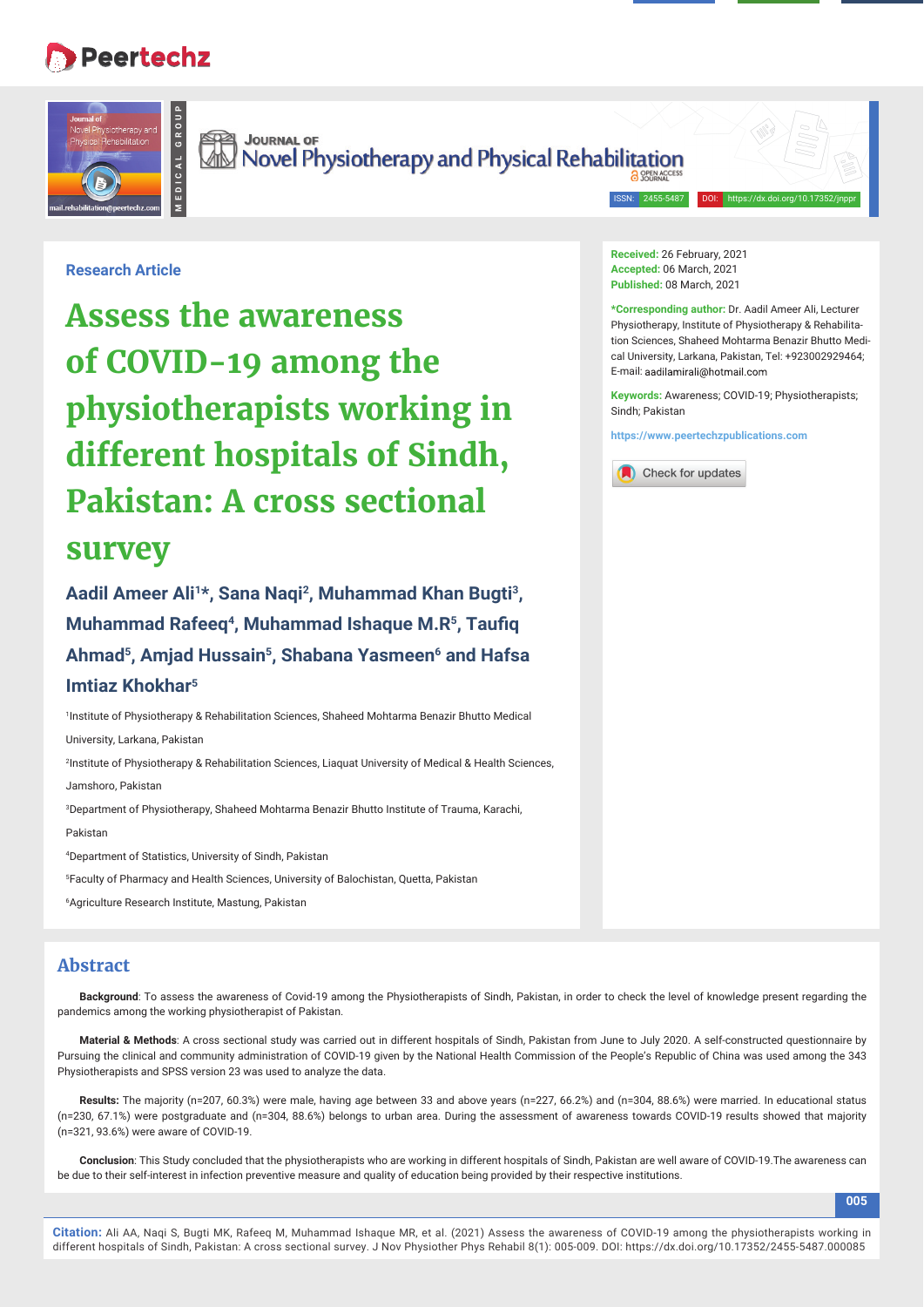## **Introduction**

At the end of 2019, thousands of people suddenly started visiting the hospitals of Wuhan, China with the serious symptoms of fever, chest congestion, cough, muscular pain, the female patients presented with the additional symptom of tastelessness, furthermore the periodic gastrointestinal symptoms, acute respiratory distress syndrome (ARDS), viral pneumonia with unknown cause and even the death was reported in some severe cases [1-5]. Whereas most of the patients were found asymptomatic as well [4,6]. During the onset of this pandemic situation no one is able to identify the disease but later on this was classified as Novel Corona virus frequently abbreviated as "COVID-19, found with zoonotic origination from the food market of china [7]. Older people are more prone to get infected from covid-19, people with diabetes, hypertension or have any other pathology have more chances to get infected adversely from Covid-19 due to compromised immunity [8,9]. As the Covid-19 is communicable and yet treatment is not discovered the only way to keep ourselves safe is prevention [10]. The Covid-19 is airborne and mostly spreading through the sneezing of infected person or with the close contact of contaminated surfaces [11,12]. Globally the mortality rate ranges between 2.9% to 20%, whereas in Pakistan it was observed at a peak of 20% [13]. In Pakistan majority of patients were found asymptomatic as well [14].

Among all the health care providers the physiotherapists are important health care individuals therefore the assessment of physiotherapist who are working in different hospital is mandatory, regarding the Covid-19 is important in order to reduce the spread of this pandemic [5,15].

## **Material and Methods**

#### **Study design, settings, and duration**

A cross sectional survey was carried out in the month of June & July 2020 and data was collected from physiotherapist who are working in different hospital of Sindh, Pakistan.

#### **Sampling**

Convenient Non-Probability Sampling Technique was applied among 343 physiotherapists. The sample size was calculated by using Raosoft sample size calculator. Those physiotherapist were included who were working and volunteered themselves to participate in the study. While, the physiotherapists were working out of Sindh province and unwilling to sign consent form were excluded.

#### **Data collection tool**

The questionnaire consisted of two parts: first is consist on the demographics which includes age, gender, matrimonial status, educational level and locality. Second one consist of 10 awareness items by Pursuing the recommendations for clinical and community administration of COVID-19 given by the National Health Commission of the People's Republic of China [10,16].

#### **Data collection procedure**

The data was collected online through e- questionnaire, because in undefined period of lockdown it was not possible to conduct a sampling study based on hardcopy questionnaire. The link of e- questionnaire was send to the Physiotherapists by using their e-mails and by using different social media applications.

#### **Data analysis procedure**

Data was evaluated and presented in frequency and percentages for categorical variables, mean and standard deviations were presented for continuous variables. 23rd version of Statistical Package for Social Sciences was used.

#### **Ethical consideration**

The approval was received from the ethical inspection committee of Faculty of Pharmacy & Health Sciences, University of Balochistan, Quetta, Pakistan. Informed consent was taken from participants containing that their participation is voluntary, their information will be kept confidential and they can leave the study anytime, after that the proforma was filled for data collection.

#### **Results**

#### **Demographic characterstics**

Demographic Characterstics are described in table 1, which states that the majority (n=227, 66.2%) belongs to age group of 33 and above years and (n=207, 60.3%) were male. After checking the marital status we found that majority (n=304, 88.6%) were married. In education (n=230, 67.1%) were postgraduate and (n=304, 88.6%) were permanent residents of urban areas of Sindh province (Table 1).

#### **Table 1:** Demographic Characterstics.

| <b>Characterstics</b>    | <b>Frequency</b> | Percentage |  |
|--------------------------|------------------|------------|--|
| Age group<br>22-32 years | 116              | 33.8       |  |
| 33 and above             | 227              | 66.2       |  |
| Gender                   |                  |            |  |
| Male                     | 207              | 60.3       |  |
| Female                   | 136              | 39.7       |  |
| <b>Marital status</b>    |                  |            |  |
| Married                  | 304              | 88.6       |  |
| Unmarried                | 39               | 11.4       |  |
| <b>Education</b>         |                  |            |  |
| Graduate                 | 113              | 32.9       |  |
| Post graduate            | 230              | 67.1       |  |
| Doctorate                | 00               | 00         |  |
| Locality                 |                  |            |  |
| Urban                    | 304              | 88.6       |  |
| Rural                    | 39               | 11.4       |  |
|                          |                  | 006        |  |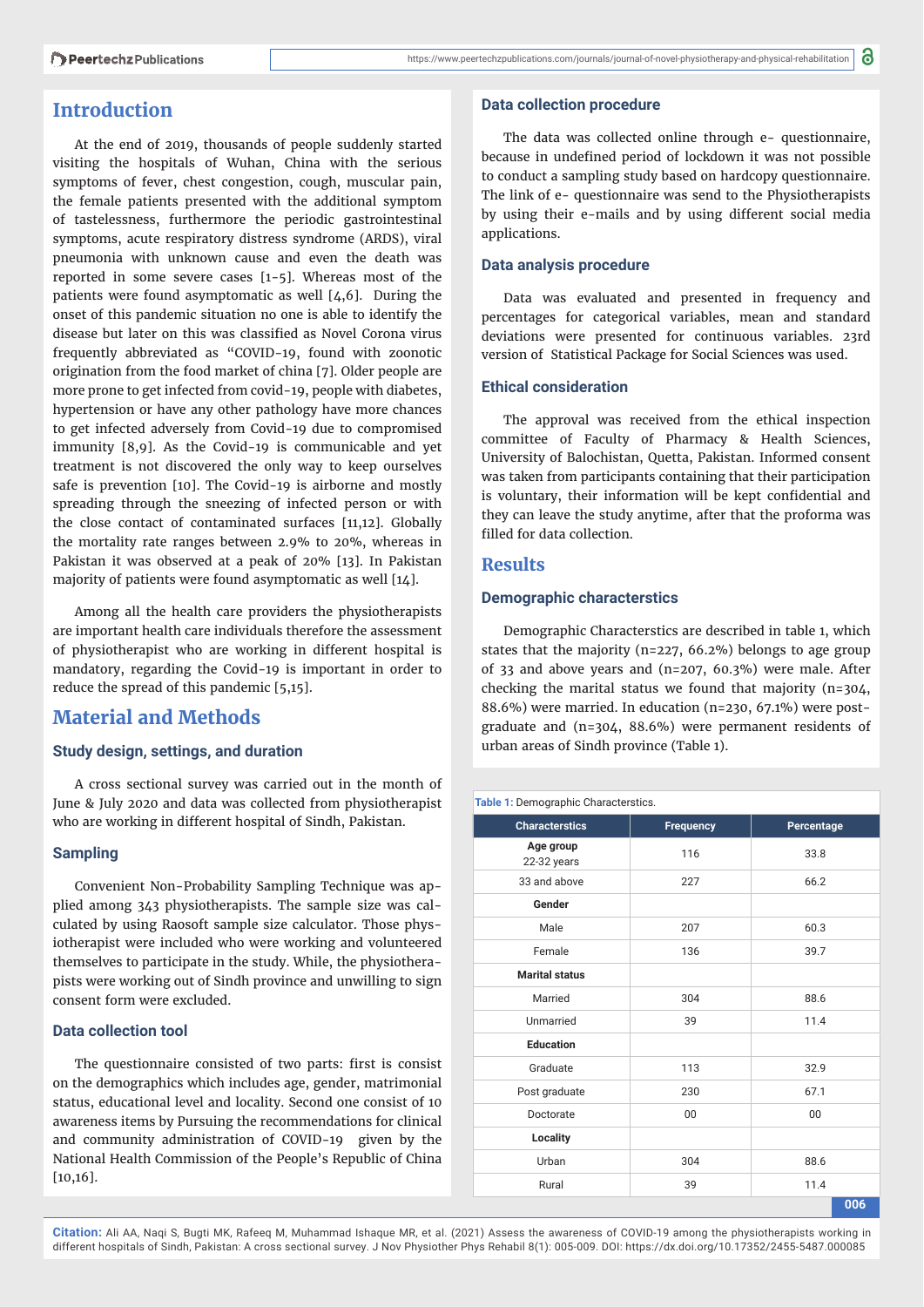#### **Response to COVID-19 awareness items**

Response to COVID-19 Awareness items are described in table 2, which states that the majority (n=339, 98.6%) were aware regarding the first patient which was reported in the end of 2019 in china. The (n=321, 93.4%) were aware about the particular clinical symptoms (Fever, fatigue, dry cough, myalgia, loss of taste and smell) of COVID-19.

Furthermore, (n=246, 71.8%) were know that the both virus (SARS & SARS-CoV-2) causes the novel COVID-19. Majority (n=340, 98.9%) were aware and know that the respiratory driblets are strong mode of transmission form person to another person. In current pandemic situation of COVID-19 (n=343, 100%) physiotherapists were aware regarding the wearing of mask when they leaves the home and regarding the sanitization of hands (n=312, 90.7%) physiotherapists were aware and cleaning their hands at least for 20 seconds after visiting each patient. 341(99.2)

In personal protective equipment's (n=341, 99.2%) were aware and agreed that physiotherapists who are working among the patients of novel COVID-19 should wear the proper personal equipment's. In addition to this (n=342, 99.5%) were aware and acknowledge that the patient who are affected by COVID-19 should be kept in isolation for the period of 14 days at least. Among all the (n= 227, 66%) were aware about that the physiotherapy is showing good results among the patients of COVID-19.

#### **Awareness regarding COVID-19**

Awareness Regarding COVID-19 is described in table 3, which states that the Majority of physiotherapists (n=321, 93.6%) were aware to COVID-19 (Table 3).

#### **Cross tabulation between the demographics and awareness**

Cross tabulation between the demographics and awareness is described in table  $4$ , which states that the Majority (n=222) were aware and belongs to age group of 34 and above years, and (n=192) were male. After checking their marital status we found that (n=286) were married. In educational status the majority (n=230) were post-graduate students and (n=286) were related to urban areas of Sindh province.

### **Discussion**

The current study disclosed that the majority (96.3%) of physiotherapist working in different hospitals of Sindh, Pakistan are aware of Novel Corona virus (Covid-19), the current study were in line with different analysis conducted in different parts of the world by Pedersini et al and [17] Salman et al in 2020 and concluded that the physiotherapist who are working in various health care facilities were found well aware regarding the preventive strategies from different infectious diseases specially in the pandemic situations [15,18]. However some studies have contradictory results conducted globally, by Guan et al and Pegado et al in 2020 and finalized that the physiotherapists working in health care facilities

|                                                                                                                                                                             | <b>Correct</b> | <b>Incorrect</b> |  |
|-----------------------------------------------------------------------------------------------------------------------------------------------------------------------------|----------------|------------------|--|
| <b>COVID-19 Knowledge item</b>                                                                                                                                              | N(%)           | $N(\%)$          |  |
| The first case of Novel COVID-19 was reported in end of<br>2019 from china.                                                                                                 | 339(98.6)      | 04(1.16)         |  |
| Fever, fatigue, dry cough, muscular pain, lack of smell and<br>taste can be the clinical symptoms of COVID-19.                                                              | 321(93.4)      | 22(6.4)          |  |
| Both virus which give rise to Novel COVID-19 are Severe<br>Acute Respiratory Syndrome Coronavirus (SARS) & Severe<br>Acute Respiratory Syndrome Coronavirus-2 (SARS-CoV-2). | 246(71.8)      | 97(28.2)         |  |
| From one person to another the respiratory driblets are the<br>major source of transmission for Novel COVID-19.                                                             | 340(98.9)      | 03(0.87)         |  |
| Wearing of mask in current pandemic (Novel COVID-19.) is<br>necessary, when going outside of home.                                                                          | 343(100)       | 00               |  |
| After visiting every patient, do you sanitizes your hands at<br>least for 20 seconds?                                                                                       | 312(90.7)      | 31(9.0)          |  |
| Is wearing of personal protective equipment (PPE),<br>necessary for the physiotherapist who are working with<br>Novel COVID-19 patients.                                    | 341(99.2)      | 02(0.58)         |  |
| Is your hospital providing you the proper personal protective<br>equipment (PPE).                                                                                           | 289(84)        | 54(15.7)         |  |
| Is it necessary that the, Patient of Covid-19, must be isolated<br>for 14 days                                                                                              | 342(99.5)      | 01(0.29)         |  |
| Is physiotherapy showing good results among the patient of<br>COVID-19?                                                                                                     | 227(66)        | 116(33.7)        |  |

8

**Table 3:** Awareness Regarding COVID-19.

| <b>Variable</b> | <b>Frequency</b> | Percentage |
|-----------------|------------------|------------|
| Aware           | 321              | 93.6       |
| Un aware        |                  | 6.4        |

**Table 4:** Cross tabulation between the demographics and awareness.

| <b>Characterstics</b>    | N   | <b>Aware</b> | <b>Unaware</b> |
|--------------------------|-----|--------------|----------------|
| Age group<br>23-33 years | 116 | 104          | 12             |
| 34 and above             | 227 | 222          | 05             |
| Gender                   |     |              |                |
| Male                     | 207 | 192          | 15             |
| Female                   | 136 | 129          | 07             |
| <b>Marital status</b>    |     |              |                |
| Married                  | 304 | 286          | 18             |
| Unmarried                | 39  | 35           | 04             |
| <b>Education</b>         |     |              |                |
| Graduate                 | 113 | 102          | 11             |
| Post graduate            | 230 | 221          | 09             |
| Doctorate                | 00  | $00\,$       | 00             |
| Locality                 |     |              |                |
| Urban                    | 304 | 286          | 18             |
| Rural                    | 39  | 35           | 04             |

were needed more awareness regarding the preventive measures of infectious diseases, In future different academic seminars and professional trainings regarding preventive measures in disease outbreak should be conducted especially by government in order to keep the physiotherapist updated regarding the preventive measures and give them knowledge regarding the safe handling of patients in the disease outbreak such as Covid-19 pandemic because during the physiotherapy

**<sup>007</sup>**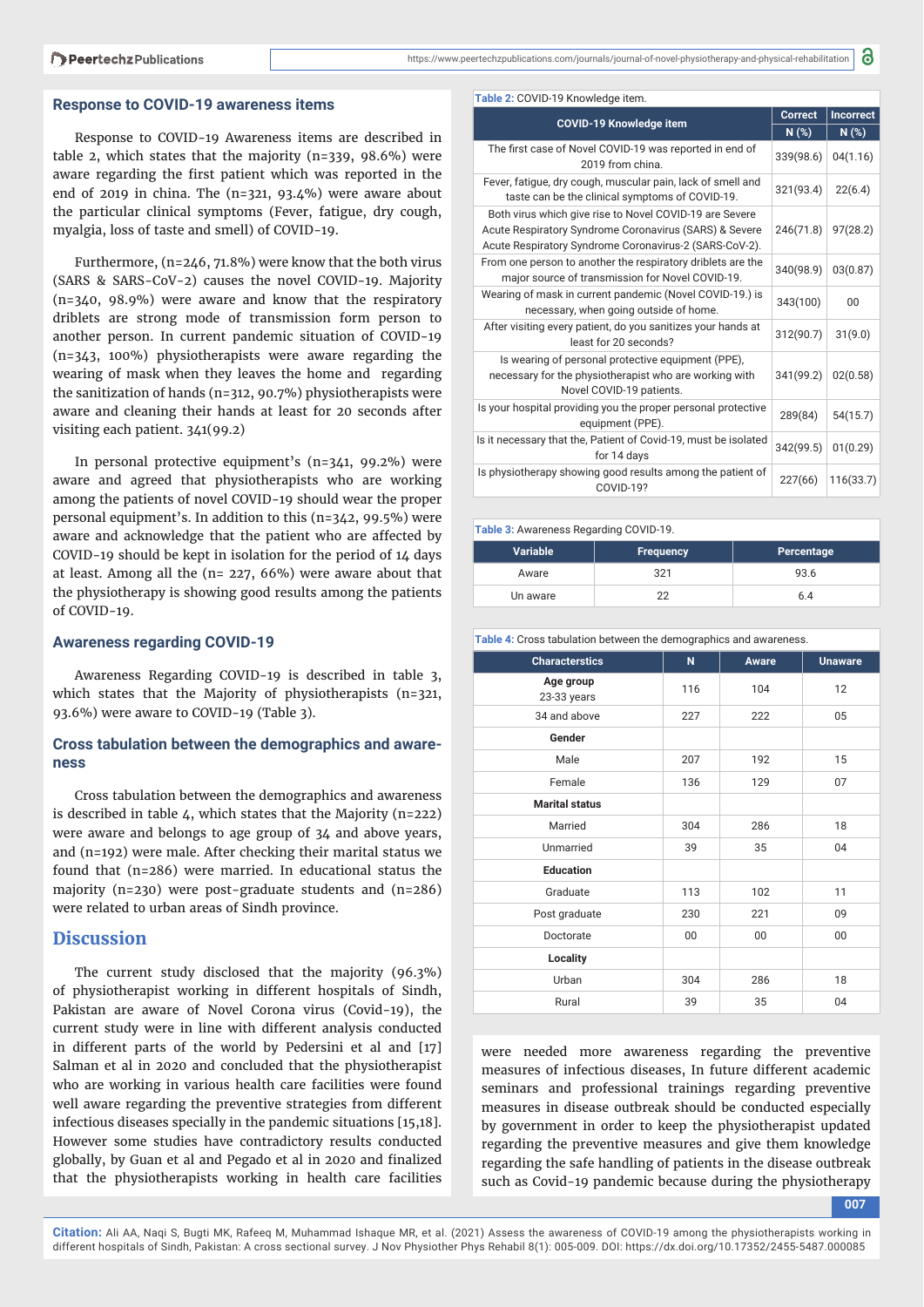session it's not possible to maintain more than 2 feet's of interpersonal distance between the therapist and a patient. That trainings will educate the physiotherapists that how they can reduce the communication of airborne diseases in such a narrow distance [19,20].

In addition to this it's necessary for post Covid-19 patients to attend the physiotherapy out door patients department in order to regain their strength specially the respiratory strength because the covid-19 mostly affects the respiratory health of patients [17,21]. whereas most of the physiotherapy out door patients department are being visited by older individuals, who are more prone to get infected by infectious diseases due to suppressed immunity [22], so its duty of physiotherapist to bring most of their knowledge into practice to avoid the unnecessary communication of infectious diseases specially in pandemics. Although its obligation of physiotherapist being a health care provider they should implement their enhanced knowledge of handling preventive measure in their daily practice in order to protect their patients from such type of diseases and maintain their quality of life of older patients wisely in the narrow space between physiotherapist and patient during the treatment sessions [12,23,24].

The study revealed that the majority of physiotherapist were found aware of Covid-19 pandemic that can be due to the huge interest of physiotherapist in their primary education which is being delivered to them by the worthy institutions of Pakistan [15,18,25,26].

#### **Conclusion**

The study finalized that the majority of physiotherapist were aware of Covid-19 that highlights that the physiotherapist of Sindh, Pakistan have sound knowledge regarding the preventive measure of disease outbreak and they were using their knowledge in order to make their practice as good as their knowledge is.

#### **Recommendation**

The awareness regarding Covid-19 should be checked in other health care providers as well, especially in those who served for covid-19 patients.

#### **Acknowledgements**

We acknowledge the support of Physiotherapists who volunteered themselves and spared their time for data collection.

#### **References**

- 1. Lipsitch M, Swerdlow DL, Finelli LJN (2020) Defining the epidemiology of Covid-19—studies needed. N Engl J Med 382: 1194-1196. **Link:** http://bit.ly/3sZFP7m
- 2. Rothan HA, Byrareddy SNJJ (2020) The epidemiology and pathogenesis of coronavirus disease (COVID-19) outbreak. J Autoimmun 109: 102433. **Link:** http://bit.ly/3v0M6RY
- 3. Sun J, He WT, Wang L, Lai A, Ji X, et al. (2020) COVID-19: Epidemiology, Evolution and cross-disciplinary perspectives. Trends Mol Med 26: 483-495. **Link:** http://bit.ly/3ek8osa
- 4. Hu Z, Song C, Xu C, Jin G, Chen Y, et al. (2020) Clinical characteristics of 24 asymptomatic infections with COVID-19 screened among close contacts in Nanjing, China. Sci China Life Sci 63: 706-711. **Link:** http://bit.ly/38lxJhn
- 5. Modi PD, Nair G, Uppe A, Modi J, Tuppekar B, et al. (2020) COVID-19 awareness among healthcare students and professionals in Mumbai metropolitan region: a questionnaire-based survey. Cureus 12: e7514. **Link:** http://bit.ly/38k8Wdu
- 6. Nishiura H, Kobayashi T, Miyama T, Suzuki A, Jung S, et al. (2020) Estimation of the asymptomatic ratio of novel coronavirus infections (COVID-19). Int J Infect Dis 94: 154-155. **Link:** http://bit.ly/3kTzurb
- 7. Jin Y, Yang H, Ji W, Wu W, Chen S, et al. (2020) Virology, epidemiology, pathogenesis, and control of COVID-19. Viruses 12: 372. **Link:** http://bit.ly/3kS5Dzt
- 8. DeBiasi RL, Song X, Delaney M, Bell M, Smith K, et al. (2020) Severe COVID-19 in children and young adults in the Washington, DC metropolitan region. J Pediatr 223: 199–203.e1. **Link:** http://bit.ly/2PAiMS0
- 9. Le Couteur DG, Anderson RM, Newman AB (2020) COVID-19 is a disease of older people 10.
- 10. Shen K, Yang Y, Wang T, Zhao D, Jiang Y, et al. (2020) Diagnosis, treatment, and prevention of 2019 novel coronavirus infection in children: experts' consensus statement. World J Pediatr 16: 223-231. **Link:** http://bit.ly/3sW01qE
- 11. Wang J, Du G (2020) COVID-19 may transmit through aerosol. Ir J Med Sci 1-2. **Link:** http://bit.ly/3cqdwZd
- 12. Bahl P, Doolan C, de Silva C, Chughtai AA, Bourouiba L, et al. (2020) Airborne or droplet precautions for health workers treating COVID-19? J Infect Dis jiaa189. **Link:** http://bit.ly/3v6BSzk
- 13. Baud D, Qi X, Nielsen-Saines K, Musso D, Pomar L, et al. (2020) Real estimates of mortality following COVID-19 infection. Lancet Infect Dis 20: 773. **Link:** http://bit.ly/3kUkWHK
- 14. Asghar MS, Kazmi SJH, Khan NA, Akram M, Khan SA, et al. (2020) Clinical Profiles, Characteristics, and Outcomes of the First 100 Admitted COVID-19 Patients in Pakistan: A Single-Center Retrospective Study in a Tertiary Care Hospital of Karachi. Cureus 12: e8712. **Link:** http://bit.ly/2PI5GCq
- 15. Salman M, Mustafa Z, Asif N, Zaidi HA, Shehzadi N, et al. (2020) Knowledge, attitude and preventive practices related to COVID-19 among health professionals of Punjab province of Pakistan. J Infect Dev Ctries 14: 707-712. **Link:** http://bit.ly/3c9o92m
- 16. Jin YH, Cai L, Cheng ZS, Cheng H, Deng T, et al. (2020) A rapid advice guideline for the diagnosis and treatment of 2019 novel coronavirus (2019-nCoV) infected pneumonia (standard version). 7: 4. **Link:** http://bit.ly/3v51AnR
- 17. Abdullahi A, Bello B, Mukhtar NB, Kaka B, Abba MA, et al. (2020) Physiotherapy management of COVID-19 in Africa: Ongoing efforts, challenges and future directions. Physiother Theory Pract 36: 871-872. **Link:** http://bit.ly/3uYZNRz
- 18. Pedersini P, Corbellini C, Villafañe JH (2020) Italian physical Therapists' response to the novel COVID-19 emergency. Phys Ther 100: 1049-1051. **Link:** http://bit.ly/2Oslpou
- 19. Guan L, Zhou L, Zhang J, Peng W, Chen RJ (2020) More awareness is needed for severe acute respiratory syndrome coronavirus 2019 transmission through exhaled air during non-invasive respiratory support: experience from China. Eur Respir J 55: 2000352. **Link:** http://bit.ly/3t4LsBj
- 20. Pegado R, Silva-Filho E, Lima IND, Gualdi LJ (2020) Coronavirus disease 2019 (COVID-19) in Brasil: information to physical therapists. Rev Assoc Med Bras 66: 498-501. **Link:** http://bit.ly/2OrzHpn
- 21. Gajdos V, Katsahian S, Beydon N, Abadie V, De Pontual L, et al. (2010) Effectiveness of chest physiotherapy in infants hospitalized with acute bronchiolitis: a multicenter, randomized, controlled trial. PLoS Med 7: e1000345. **Link:** http://bit.ly/3rn55Uy

**008**